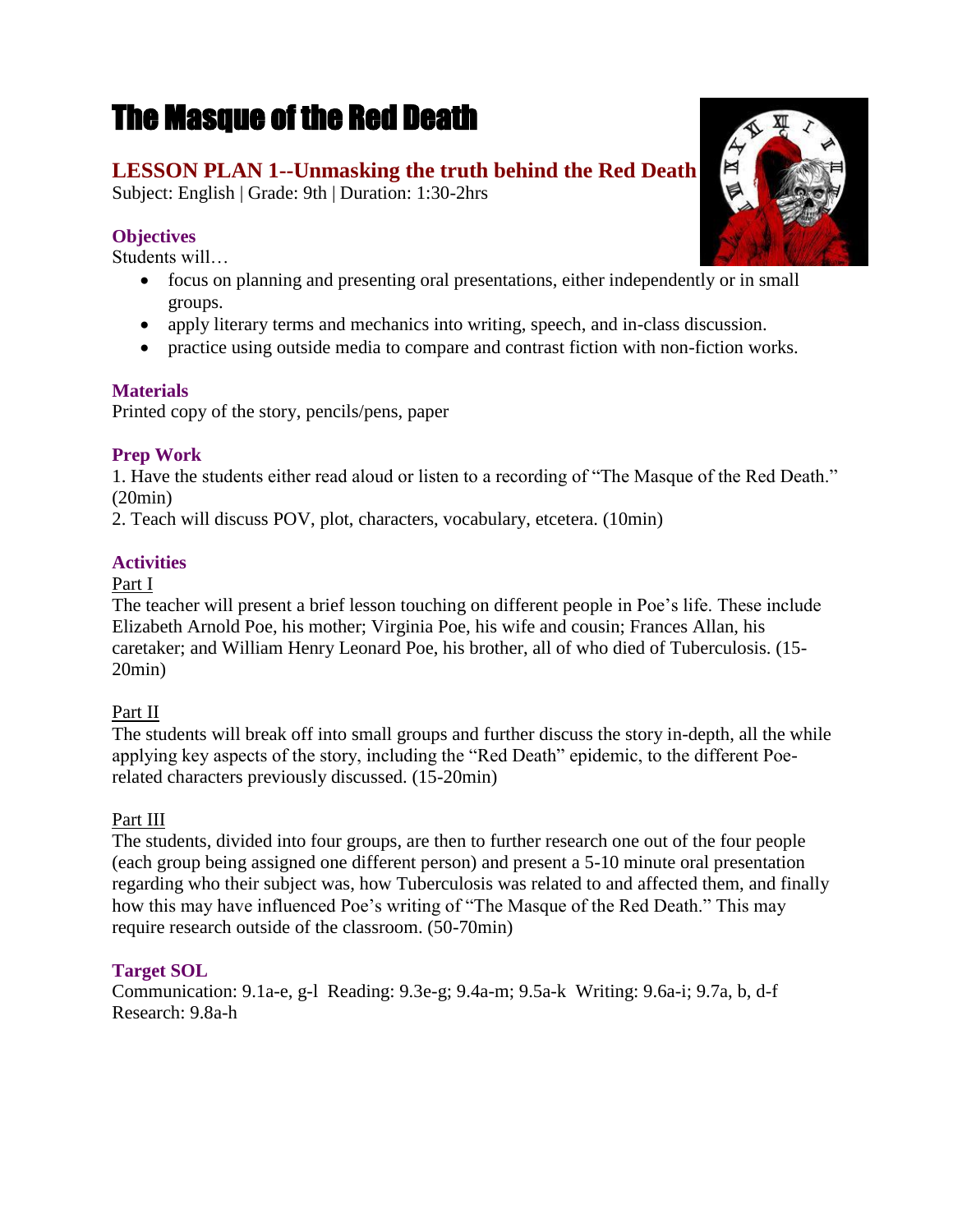# **LESSON PLAN 2--Unmasking the truth behind the Red Death**

Subject: English | Grade:10th | Duration: 1:30-2hrs

#### **Objectives**

Students will…

- learn to communicate skillfully in small groups.
- continue to develop vocabulary and language mechanics, as well as practice analyzing texts.
- improve writing and research skills.
- apply the story of topic to different cultural references and eras.

#### **Materials**

Printed copy of story, pencils/pens, papers

## **Prep Work**

1. Have the students either read aloud or listen to a recording of "The Masque of the Red Death." (20min)

2. Each student will discuss POV, plot, characters, vocabulary, et cetera. (10min)

#### **Activities**

Part I

After having read or listened to the story, students are to break into cooperative groups and further research the Bubonic Plague or the ebola epidemic. The students will then apply this to "The Masque of the Red Death." (30min)

#### Part II

Students are to then find one instance of either the Bubonic Plague showing up in another literary text, or find a literary text in which the Red Death or the ebola epidemic appears. Explain how this evokes the same message and terror as Poe used in his story. (30min)

Examples of this include:

-The Red Death in Gaston Leroux's The Phantom of the Opera

-Several allusions are present in The Shining by Stephen King

-A re-telling of Poe's story in webcomic format by Wendy Pini

- -Terry Pratchett's Discworld novels
- -Albert Camus' The Plague

#### Part III

Students are then to present a oral presentation discussing their research. This may require research outside of class. (45-60min)

#### **Target SOL**

Communication: 10.1a-k; 10.2a-d Reading: 10.3b, e-g; 10.4a-d, g-i, k, m; 10.5b, d, f-h Writing: 10.6a-g; 10.7c Research: 10.8a-f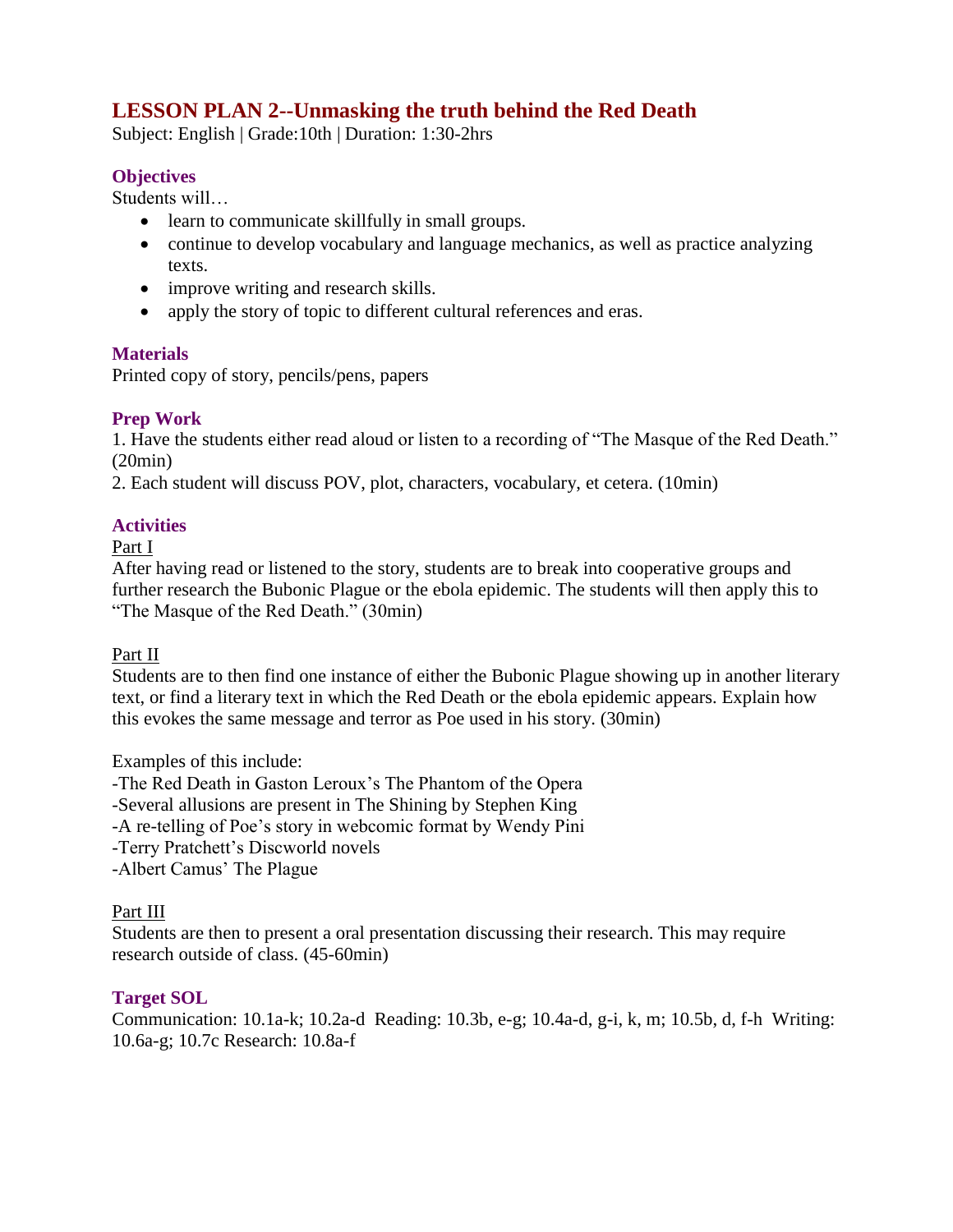# **LESSON PLAN 3--Unmasking the truth behind the Red Death**

Subject: English | Grade: 11th | Duration: 1:30-2hrs

#### **Objectives**

Students will…

- analyze information and present a persuasive oral presentation, focusing on delivery and accuracy of information.
- practice identifying and applying study of American literature, drawing conclusions from text, and further develop grammar and other language skills.

#### **Materials**

Printed copy of story, pencils/pens, paper

## **Prep Work**

-Have the students either read aloud or listen to a recording of "The Masque of the Red Death." (20min)

-Teacher will discuss point of view, plot, characters, vocabulary, etcetera. (10min)

# **Activities**

#### Part I

Students will research topics including the Cholera Epidemic of 1831, the ebola epidemic, and tuberculosis and connect this with Poe's "The Masque of the Red Death."

### Part II

Students will then, either independently or in groups of two or three, present a persuasive oral presentation along with some form of tangible presentation device. In order to research this topic, students must familiarize themselves more in depth with background information provided at the following link: <http://www.eapoe.org/works/mabbott/tom2t051.htm>

This will aid students in their research as it contains a good wealth of information regarding Poe's inspirational ties with the epidemic happening at that time. Students, in order to vary what topics are presented, may choose a specific location the plague occurred in(at?). This research project may require work outside of the classroom.

## **Target SOL**

Communication: 11.1a-h Reading: 11.3b, e-g; 11.4e, g, h, j; 11.5a, d Writing: 11.6a-g; 11.7a Research: 11.8a-j

# **LESSON PLAN 4--Unmasking the truth behind the Red Death**

Subject: English | Grade: 12th | Duration: 1:30-2hrs

## **Objectives**

Students will…

 use verbal and nonverbal presentation skills, as well as organizational skills to effectively deliver an oral presentation, as well as research project.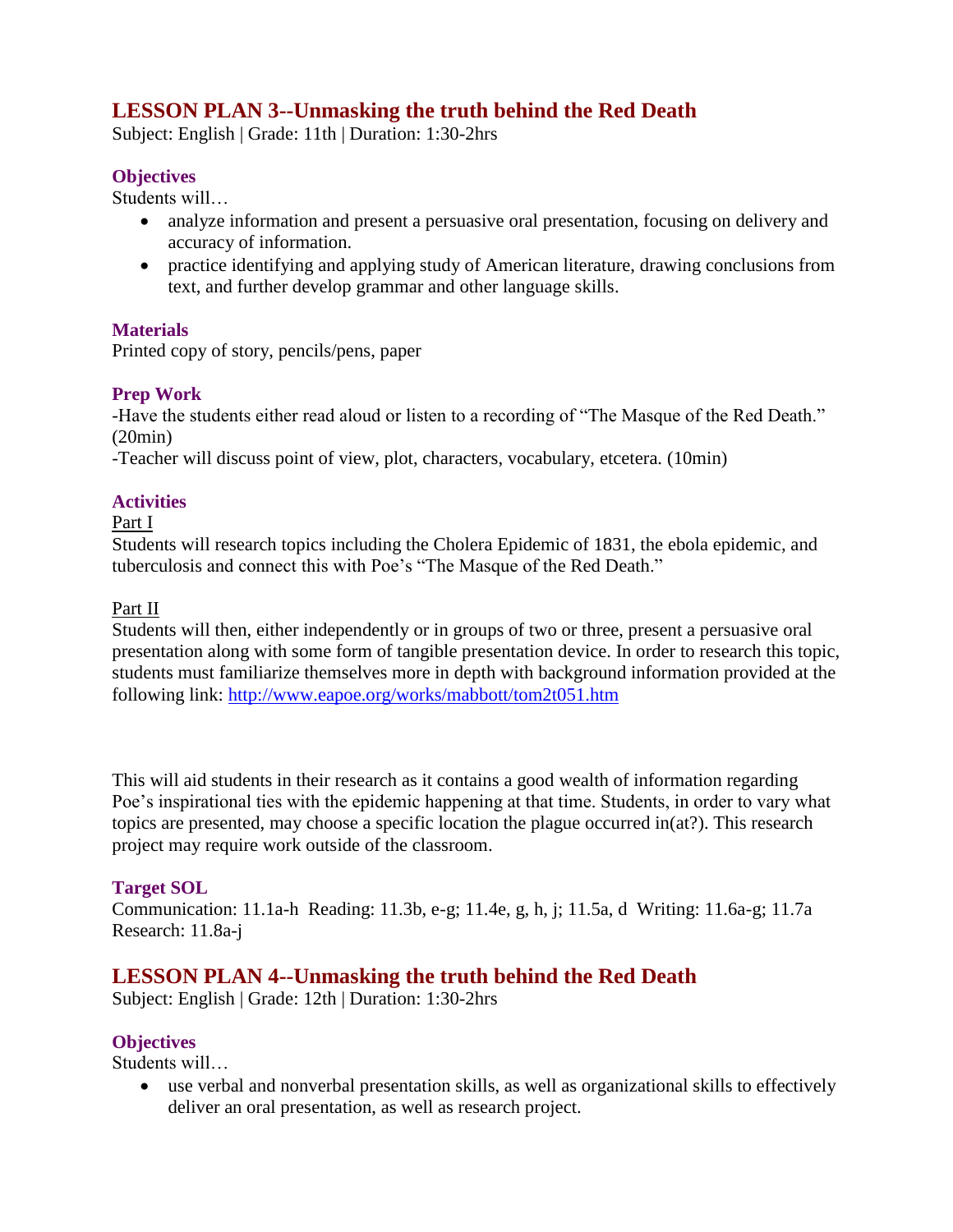develop advanced knowledge of grammatical skills.

#### **Prep Work**

1. Have the students either read aloud or listen to a recording of "The Masque of the Red Death." (20min)

2. Teacher will discuss point of view, plot, characters, vocabulary, etc. (10min)

#### **Activities**

#### Part I

Students will choose a Poe story of their choosing; read it, and compare/contrast it to "The Masque of the Red Death". Students will focus on analyzing both stories and comparing and contrasting Poe's use of literary style and technique, language, historical context, and other literary devices.

#### Part II

Students will then write a 5-7-paged paper and then present a 3-5 minute speech regarding their research topic. The in-class research will take up the entire class period, and all other research may be done in class the following day(s) or outside of class. This paper is to present the student's understanding of the text, skills regarding beyond the classroom research, as well as organizational application. Questions may follow the speech if time allows for it—this will exercise the student's ability to research and render information and discuss it knowledgeably.

#### **Target SOL**

Communication: 12.1a-h; 12.2a, b Reading: 12.3d-f Writing: 12.6a-d, f-h; 12.7a-c Research: 12.8a, c-h

# **Vocabulary**

| Dominions     | Ingress           | Rôle          |
|---------------|-------------------|---------------|
| Eccentric     | Jest              | Sable         |
| Egress        | Lofty             | Sagacious     |
| Emanating     | <b>Massy</b>      | Scrutiny      |
| Fête          | <b>Monotonous</b> | Sedate        |
| Folly         | Mummer            | Shrouded      |
| Gaunt         | Peal              | Solemn        |
| Girdled       | Peculiar          | Subdued       |
| Grotesque     | Perforce          | Termination   |
| Habiliments   | Pervaded          | Throng        |
| Hale          | Pestilence        | Tremulousness |
| Hearken       | Piquancy          | Unimpeded     |
| Hoarsely      | Phantasm          | Untenanted    |
| Hue           | Precincts         | Vesture       |
| Impeded       | Prevailing        | Visage        |
| Imperial      | Profuse           | Voluptuous    |
| Impetuosity   | Provisioned       | Wanton        |
| Improvisatory | Reverie           | Writhe        |
|               |                   |               |